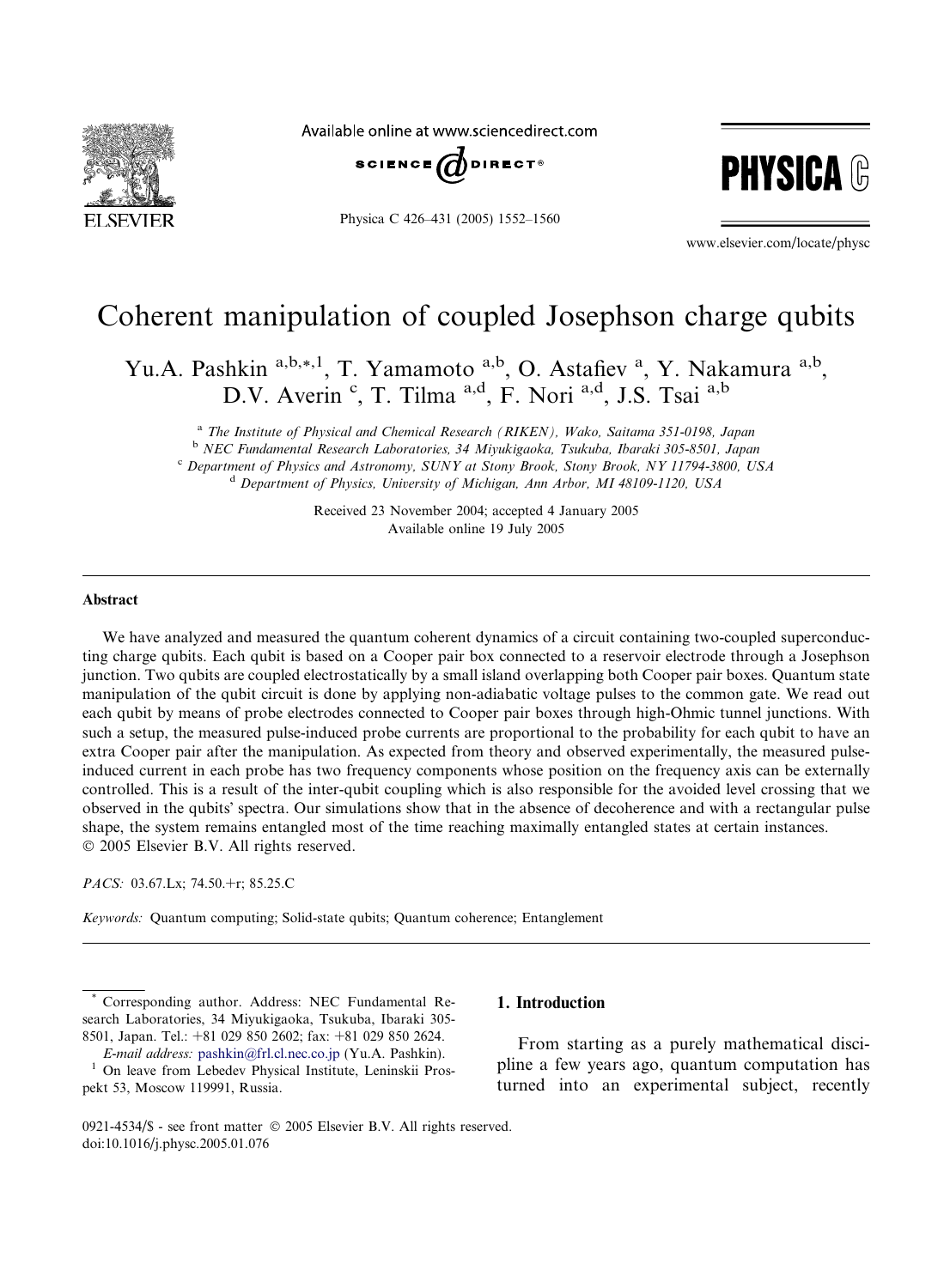<span id="page-1-0"></span>attracting the efforts of experimentalists from various fields [\[1,2\].](#page-8-0) One of the main goals of experimentalists now is to find a proper physical system that can be used as a quantum bit (qubit), a building block of a quantum computer. Although quite many physical systems have been suggested as potential implementations of qubits, solid-state systems, and superconducting systems in particular [\[3,4\]](#page-8-0), are of great interest because they offer the possibility of scaling to a large number of interacting qubits. Within the past few years, there has been substantial experimental progress with single solid-state qubits in which coherent manipulation of quantum states has been performed [\[5–11\]](#page-8-0). Superconducting qubits utilize charge [\[5–7\]](#page-8-0) or flux [\[8\]](#page-8-0) degrees of freedom, or energy levels quantization in a single Josephson junction [\[9,10\]](#page-8-0). Charge qubits are based on a Cooper pair box whose state is read-out by means of a probe junction [\[5\]](#page-8-0), the switching of a large Josephson junction [\[6\],](#page-8-0) or a sensitive fast electrometer, e.g., radio-frequency single-electron transistor (SET) [\[7\]](#page-8-0), or a charge trap coupled to a conventional SET [\[12\]](#page-8-0).

One of the key steps in constructing a quantum computer is to couple two qubits and then scale the circuit to many qubits. Despite substantial progress in single qubit operation, there has been very little work done to couple several solid-state qubits. Measurements in the time domain have been performed on two-coupled charge qubits [\[13\]](#page-8-0). Spectroscopic measurements have been carried out on coupled single junction [\[14\]](#page-8-0) and flux qubits [\[15\]](#page-8-0).

Here, we summarize our experiment on twocoupled superconducting charge qubits [\[13\]](#page-8-0) adding more experimental details and presenting analytical expressions for the time evolution of the probability amplitudes and entropy of entanglement for the case of a rectangular pulse shape in the absence of decoherence.

# 2. Two-qubit circuit diagram

One of the physical realizations of a solid-state qubit is provided by a Cooper pair box [\[16,17\]](#page-8-0) which is a small superconducting island connected to a large superconducting electrode, a reservoir,

through a Josephson junction. The two charge states of the box, say  $|0\rangle$  and  $|1\rangle$ , differing by one Cooper pair, are coherently mixed by the Josephson coupling as was confirmed experimentally [\[18\]](#page-8-0). Quantum state manipulation of such a system can be done by using a non-adiabatic pulse technique, and the read-out can be performed by a properly biased probe electrode [\[5\]](#page-8-0). Here, we take two charge qubits and couple them by means of a miniature on-chip capacitor. The read-out of each qubit, in this case, is done similar to the singlequbit read-out: we connect a probe electrode to each qubit. We then perform state manipulation and demonstrate qubit–qubit interaction.

The circuit we study is shown schematically in Fig. 1. It is made of aluminum by angle evaporation through a suspended mask prepared by electron-beam lithography and dry etching. Exposing the Al surfaces to oxygen in the evaporation chamber after each evaporation step forms the tunnel junctions. The oxidation parameters (oxidation time and gas pressure) were different for Josephson and probe tunnel junctions. The measurements are done in a dilution refrigerator with a mixing chamber temperature of about 40 mK.

The circuit consists of two charge qubits that are electrostatically coupled by an on-chip capacitor  $C<sub>m</sub>$ . The right qubit has a SQUID geometry to allow for the control of the Josephson coupling to its reservoir while the Josephson coupling of the left qubit is fixed. Both qubits have a common pulse gate but separate dc gates, probes and reservoirs. The pulse gate has nominally equal coupling to each box. In the experiment, both reservoirs are



Fig. 1. Schematic diagram of the two-coupled-qubit circuit. Black bars denote Cooper pair boxes.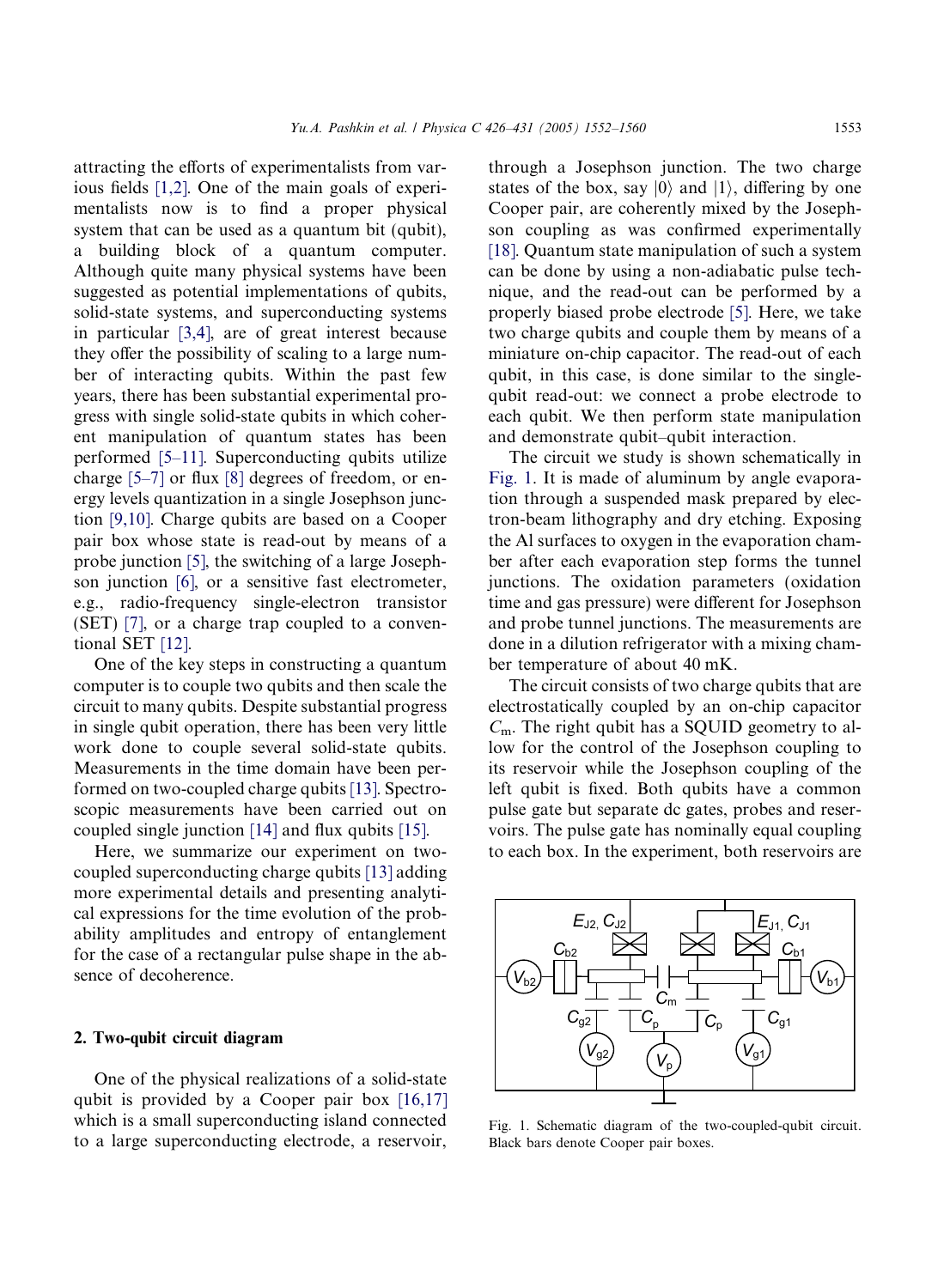<span id="page-2-0"></span>kept grounded. External controls that we have in the circuit are the dc probe voltages  $V_{b1}$  and  $V_{b2}$ , dc gate voltages  $V_{\text{gl}}$  and  $V_{\text{g2}}$ , and pulse gate voltage  $V_p$ . The information on the final states of the qubits after manipulation comes from the pulse-induced currents measured in the probes. An interesting feature of the circuit is that all its essential parameters (e.g., charging energies and Josephson energies) can be obtained from various independent measurements. For example, each qubit can be measured as a single-electron transistor in the dc regime. The current between reservoir and probe in each SET depends on the dc voltages applied to probes and dc gates. By doing routine current– voltage–gate voltage measurements, we can esti-mate the capacitances indicated in [Fig. 1](#page-1-0):  $C_{J1}$  = 620 aF,  $C_{J2} = 460$  aF,  $C_{b1} = 41$  aF,  $C_{b2} = 50$  aF,  $C_{g1} = 0.60$  aF,  $C_{g2} = 0.61$  aF,  $C_p \approx 1$  aF,  $C_m =$ 34 aF. These give the following values of the characteristic energies: Cooper pair charging energy of the first (right in [Fig. 1](#page-1-0)) qubit  $E_{c1} = 484 \,\text{\mu eV}$ (117 GHz in frequency units), Cooper pair charging energy of the second (left in [Fig. 1](#page-1-0)) qubit  $E_{c2}$  = 628 µeV (152 GHz) and the coupling energy  $E_m = 65 \,\text{\mu eV}$  (15.7 GHz). All these energies are higher than the energy of thermal fluctuations  $k_{\rm B}T \sim 3 \,\mu{\rm eV}$  (0.7 GHz). The charging and the coupling energies are defined as follows:  $E_{c1,2}$  = 4  $e^2 C_{\Sigma 2,1}/2(C_{\Sigma 1} C_{\Sigma 2} - C_m^2)$ , where  $C_{\Sigma 1,2}$  are the sum of all capacitances connected to the corresponding Cooper pair box including the coupling capacitance  $C_m$ , and  $E_m = 4e^2 C_m / (C_{\Sigma1}C_{\Sigma2} - C_m^2)$ . Here, *e* is the electron charge. The way we determine the qubits Josephson energies  $E_{J1}$  and  $E_{J2}$  will be described later in the text.

#### 3. Two-qubit circuit model

The Hamiltonian of the system in the charge representation can be written as

$$
H = \sum_{n_1, n_2} \left[ E_{c1} (n_{g1} - n_1)^2 + E_{c2} (n_{g2} - n_2)^2 + E_{m} (n_{g1} - n_1) (n_{g2} - n_2) \right] |n_1 n_2\rangle \langle n_1 n_2| - \frac{E_{J1}}{2} \left[ |n_1 n_2\rangle \langle (n_1 + 1) n_2| \right]
$$

+ 
$$
|n_1(n_2 + 1)\langle (n_1 + 1)(n_2 + 1)|
$$
]  
\n $-\frac{E_{12}}{2} [|n_1n_2\rangle\langle n_1(n_2 + 1)|$   
\n $+ |(n_1 + 1)n_2\rangle\langle (n_1 + 1)(n_2 + 1)|].$  (1)

Here,  $n_1$  and  $n_2$  ( $n_1$ ,  $n_2 = 0, \pm 1, \pm 2, \ldots$ ) are the numbers of excess Cooper pairs in the first and the second Cooper pair boxes, and  $n_{g1,2} = (C_{g1,2}V_{g1,2} +$  $C_pV_p/2e$  are the normalized charges induced on the corresponding qubit by the dc and pulse gate electrodes. The eigenenergies,  $E_k$  ( $k = 0, 1, 2, \ldots$ ), of the Hamiltonian (1) form 2e-periodic energy bands corresponding to the ground  $(k = 0)$ , first excited  $(k = 1)$ , etc. states of the system. The energy bands  $E_k$  for the one-dimensional case were first introduced in Ref. [\[19\]](#page-8-0). A contour plot of the ground energy band around zero gate-induced charge is shown in Fig. 2. It consists of hexagonal cells (shown partly) whose boundaries marked by the dashed lines delimit two neighboring charge states with equal electrostatic energies. For example, points  $R$  and  $L$  correspond to degeneracies between the states  $|00\rangle$  and  $|10\rangle$ , and the states  $|00\rangle$ and  $|01\rangle$  that differ by one Cooper pair in the first (right) and the second (left) Cooper pair box, respectively. The band has minimums in the



Fig. 2. Contour plot of the ground state energy band as a function of the normalized gate charges  $n_{\rm g1}$  and  $n_{\rm g2}$ . Dashed lines are boundaries between charge states  $(n_1, n_2)$  differing by one Cooper pair. The three thick arrows indicate non-adiabatic pulse shifts of the system from the initial states within the cell (00).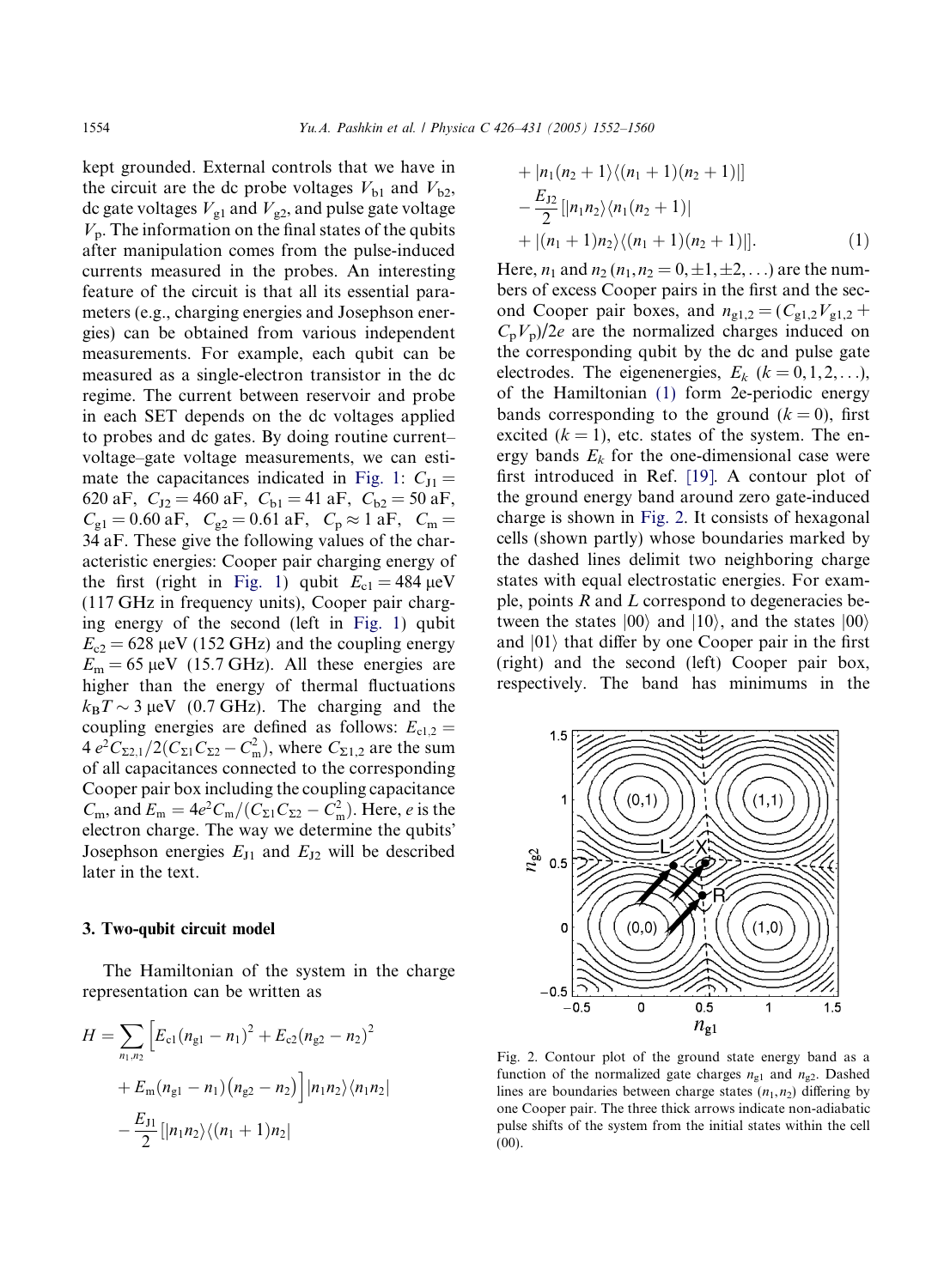middle of each cell and also maximums in between (one of the maximums is marked by  $X$ ). If we choose the dc gate charges  $n_{g1}$  and  $n_{g2}$  far from the boundaries but within the  $(0, 0)$  cell, then because of the large electrostatic energies we can assume that the system remains in the state  $|00\rangle$ . Strictly speaking, this charge stability diagram [\[20\]](#page-8-0) is valid in the absence of Josephson coupling; however, it also remains valid for small Josephson coupling, except at the boundaries where the charge states become superposed. Since the pulse gate has equal coupling to each qubit, the application of a pulse shifts the state of the system on this diagram along the line tilted at  $45^{\circ}$  (indicated by arrows in [Fig. 2\)](#page-2-0). The dynamics of the system strongly depends on how fast it is driven by the gate voltages and on the final point it is driven to. If only dc gate voltages are applied, then the system stays in the ground energy band, but can be moved from one cell to another. If a pulse voltage is applied, then excited energy bands become involved. When the system is driven non-adiabatically to the point  $R$  or  $L$ , it behaves like a single qubit oscillating between the degenerate states with a frequency  $\omega_{1,2} = E_{J1,2}/\hbar$ . Let us first consider the cross-section of the energy bands through the point  $R$  along the pulse direction shown by the arrow pointing at  $R$  in [Fig. 2](#page-2-0). The cross-section is presented in Fig. 3a. The four eigenenergies are grouped in two pairs, and each pair has its own degeneracy ( $E_{00} = E_{10}$ ,  $E_{01} = E_{11}$ ) shifted with respect to each other by an amount determined by the coupling energy  $E_m$  and separated by a large energy gap from other states. If the system is prepared in the  $|00\rangle$  initial state and then pulse-driven to the point  $R$ , the system starts to evolve quantum coherently between only two states:  $|00\rangle$  and  $|10\rangle$ . To describe the dynamics of the system around the point R, we can consider only these two states as a basis. The Hamiltonian of the system in this case is a  $2 \times 2$  matrix with electrostatic energies  $E_{00}$  and  $E_{10}$  as diagonal elements and  $-E_{J1}/2$  as off-diagonal elements. The probability to be in the state  $|10\rangle$ oscillates as  $(1 - \cos \omega_1 t)/2$ . This corresponds to the single (first) qubit oscillation while the number of Cooper pairs in the second qubit remains constant (zero). In other words, we have coherent oscillations in the first qubit while the second one



Fig. 3. Cross-sections of energy bands through points  $R$  and  $L$ in [Fig. 2.](#page-2-0) Dashed lines: eigenenergies of the Hamiltonian [\(2\)](#page-4-0) showing only the four lower states. Solid lines: electrostatic energies  $E_{00}$ ,  $E_{10}$ ,  $E_{01}$ , and  $E_{11}$ . Solid arrows along  $E_{00}$  indicate pulse drives. Quantum state evolution takes place at the gate voltages corresponding to the lower degeneracy point  $E_{00} = E_{10}$ (a) or  $E_{00} = E_{01}$  (b). The two upper states are not involved. Dotted lines on the left show the decay of the excited state  $(|10\rangle)$ or  $|01\rangle$ ) after the evolution (termination of the pulse). This decay gives rise to the pulse-induced dc probe current in the first or second probe.

remains in the blockade regime. Similar oscillations in the second qubit will take place when the system is driven to the point L. The corresponding cross-section of the energy diagram is shown in Fig. 3b. The lower degeneracy is between states  $|00\rangle$  and  $|01\rangle$ . In this case, the first qubit remains in the blockade regime while the second one oscillates coherently with the probability of state  $|01\rangle$ being equal to  $(1 - \cos \omega_2 t)/2$ . Applying arrays of pulses and measuring oscillations of the probe currents  $I_1$  and  $I_2$ , we can determine the Josephson energies of each qubit. The accuracy of the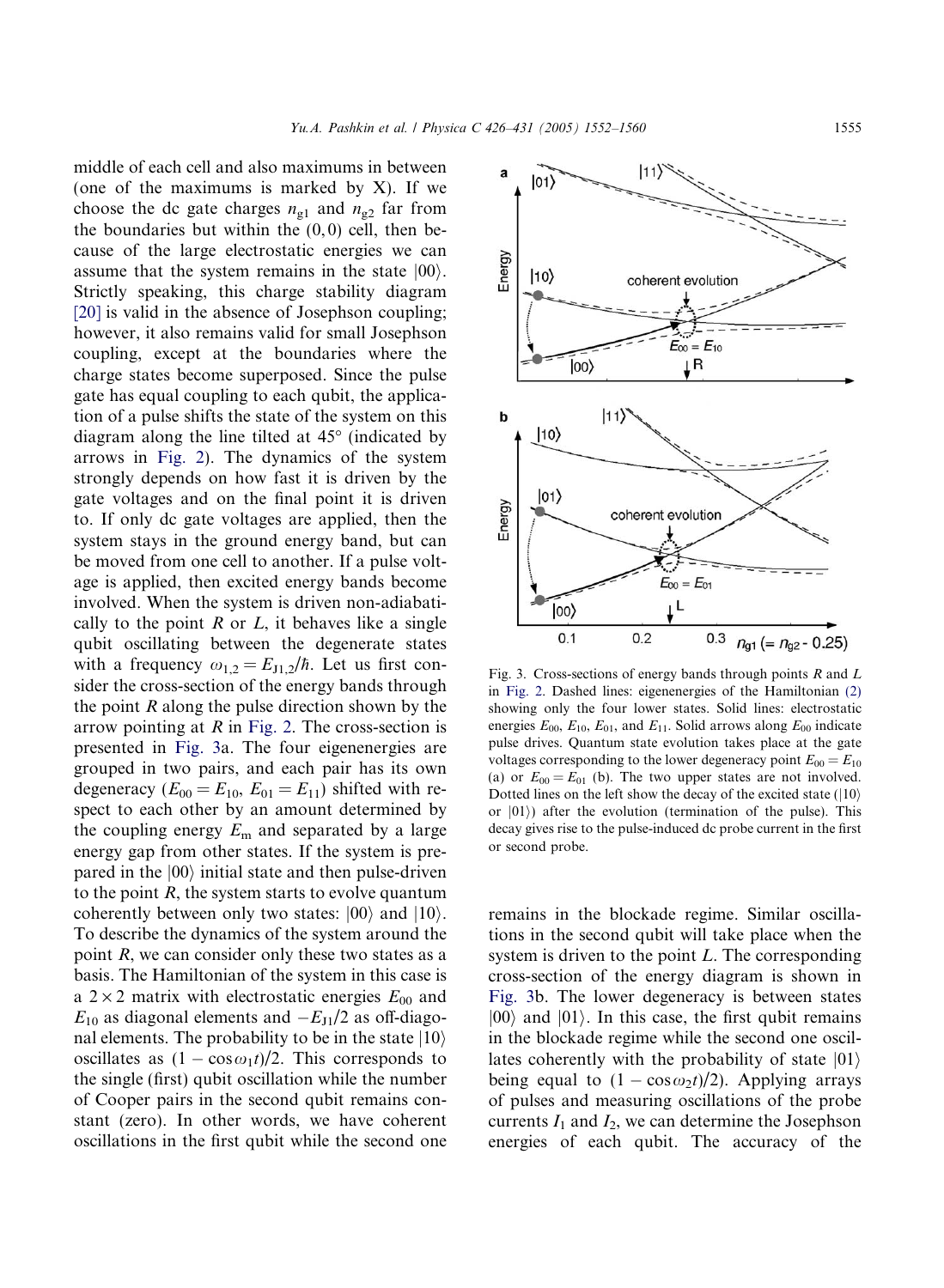<span id="page-4-0"></span>measured  $E_{J1,2}$  is very high since the electrostatic coupling through  $C_m$  has almost no effect on  $\omega_{1,2}$ along the boundaries in the vicinity of R and L. The corresponding experimental data is shown in [Fig. 5.](#page-5-0)

Now let us consider point  $X$  in [Fig. 2](#page-2-0) which is a peak in the ground energy band. This point corresponds to two degeneracies:  $E_{00} = E_{11}$  and  $E_{10} =$  $E_{01}$ , therefore we call this a double-degeneracy point. If the circuit is fabricated to have the following relation between the characteristic energies:  $E_{J1,2} \sim E_m \le E_{c1,2}$ , then we can use a fourlevel approximation for the description of the system. The state of the system in the vicinity of  $X$  can be described by the coherent superposition of the four charge states  $|00\rangle$ ,  $|01\rangle$ ,  $|10\rangle$  and  $|11\rangle$  around  $n_{g1} = n_{g2} = 0.5$  while other charge states are separated by large energy gaps. These four charge states can be used as a new basis and the Hamilto-nian [\(1\)](#page-2-0) can be simplified to the following  $4 \times 4$ matrix form:

$$
H = \begin{bmatrix} E_{00} & -\frac{1}{2}E_{J1} & -\frac{1}{2}E_{J2} & 0\\ -\frac{1}{2}E_{J1} & E_{10} & 0 & -\frac{1}{2}E_{J2}\\ -\frac{1}{2}E_{J2} & 0 & E_{01} & -\frac{1}{2}E_{J1}\\ 0 & -\frac{1}{2}E_{J2} & -\frac{1}{2}E_{J1} & E_{11} \end{bmatrix},
$$
(2)

where  $E_{n1n2} = E_{c1}(n_{g1} - n_1)^2 + E_{c2}(n_{g2} - n_2)^2 + E_m$  $(n_{g1} - n_1)(n_{g2} - n_2)$  is the total electrostatic energy of the system  $(n_1, n_2 = 0, 1)$ . The crosssection of the energy bands through the point  $X$ is presented in Fig. 4. Here, the dynamics of the quantum evolution becomes more complex (involving all for charge states) and reflects the coupling between the qubits. Exactly at the double-degeneracy point, the time evolution of the system can be described analytically for any initial state. First, we write down the state of the system in general as

$$
|\psi(t)\rangle = c_1|00\rangle + c_2|10\rangle + c_3|01\rangle + c_4|11\rangle, \tag{3}
$$

where  $|c_i|$  ( $i = 1, 2, 3, 4$ ) are the time dependent probability amplitudes obeying the normalization condition  $\sum_{i=1}^{4} |c_i|^2 = 1$ . Then, we use Hamiltonian (2) and the initial state  $|00\rangle$  and obtain the following dependence of the probability amplitudes on time:



Fig. 4. Cross-section of energy bands through the point  $X$  in [Fig. 2.](#page-2-0) Dashed lines: eigenenergies of Hamiltonian (2). Solid lines: electrostatic energies  $E_{00}$ ,  $E_{10}$ ,  $E_{01}$ , and  $E_{11}$ . Solid arrow along  $E_{00}$  indicates non-adiabatic pulse shift of the system. Quantum state evolution involving all four basis states takes place at the gate voltages  $n_{\text{gl}} = n_{\text{g2}} = 0.5$  corresponding to the double-degeneracy point X in [Fig. 2](#page-2-0):  $E_{00} = E_{11}$  and  $E_{10} = E_{01}$ . Dotted lines on the left show qualitatively the decay of the excited states ( $|11\rangle$ ,  $|10\rangle$  and  $|01\rangle$ ) after the evolution (termination of the pulse). This decay gives rise to the pulse-induced probe currents in both probes.

$$
c_1 = \frac{1}{2} [\cos \Omega t + \cos \varepsilon t] - \frac{iE_m}{8\hbar \Omega \varepsilon} [\varepsilon \sin \Omega t + \Omega \sin \varepsilon t],
$$
  
\n
$$
c_2 = \frac{i}{4} \left[ \frac{E_{J1} + E_{J2}}{\hbar \Omega} \sin \Omega t + \frac{E_{J2} - E_{J1}}{\hbar \varepsilon} \sin \varepsilon t \right],
$$
  
\n
$$
c_3 = \frac{i}{4} \left[ \frac{E_{J1} + E_{J2}}{\hbar \Omega} \sin \Omega t - \frac{E_{J2} - E_{J1}}{\hbar \varepsilon} \sin \varepsilon t \right],
$$
  
\n
$$
c_4 = \frac{1}{2} [\cos \Omega t - \cos \varepsilon t] - \frac{iE_m}{8\hbar \Omega \varepsilon} [\varepsilon \sin \Omega t - \Omega \sin \varepsilon t],
$$
  
\n(4)

where  $\Omega = ((E_{J1} + E_{J2})^2 + (E_m/2)^2)^{1/2}/2\hbar, \quad \varepsilon =$  $((E_{J1}-E_{J2})^2+(E_m/2)^2)^{1/2}/2\hbar$ .

Similar expressions for the time evolution of amplitudes can be obtained for the other initial states. Preparation of excited initial states  $|10\rangle$ ,  $|01\rangle$  and  $|11\rangle$  requires a different pulsing part of the circuit: we would need separate pulse gates for each qubit in order to address each qubit individually and flip them. This was done in our later experiment [\[21\],](#page-8-0) with a two-qubit circuit where two pulse gates were utilized. In the present work, we use one common pulse gate and assume state  $|00\rangle$  as an initial state.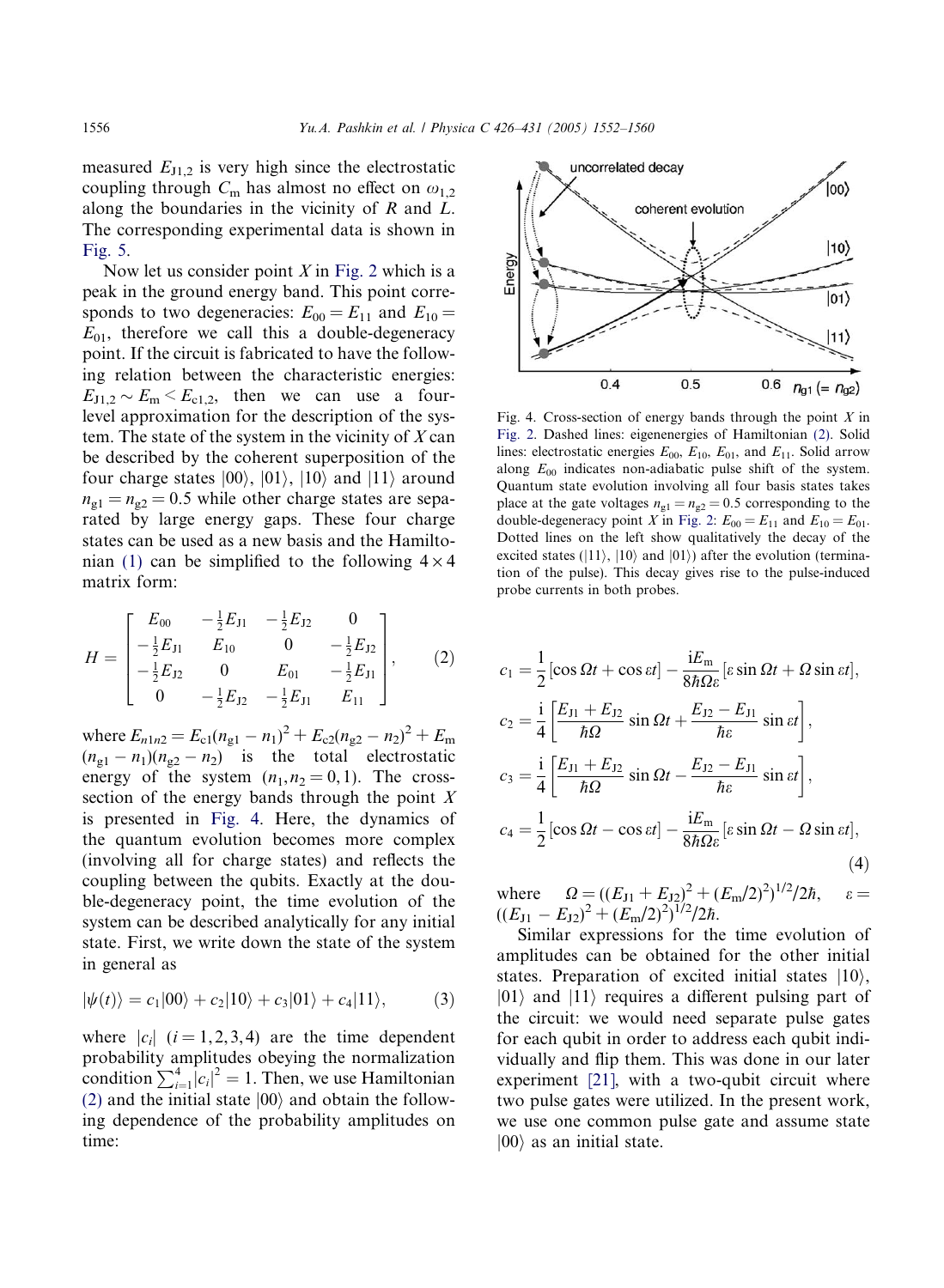<span id="page-5-0"></span>From the expressions [\(4\),](#page-4-0) we can calculate observable quantities, e.g., probabilities  $|c_i|^2$  of each charge state. However, in our read-out scheme, we measure a probe current  $I_{1,2}$  proportional to the probability  $p_{1,2}(1)$  for each qubit to have a Cooper pair on it, regardless of the state of the other qubit, i.e.,  $I_1 \propto p_1(1) \equiv |c_2|^2 + |c_4|^2$  and  $I_2 \propto p_2(1) \equiv |c_3|^2 + |c_4|^2$ . Assuming the initial state at  $t = 0$  is  $|00\rangle$ , we can derive for an ideal rectangular pulse shape of a length  $t$  the time evolution of these probabilities:

$$
p_{1,2}(1) = (1/4) [2 - (1 - \chi_{1,2}) \cos\{(\Omega + \varepsilon)t\} - (1 + \chi_{1,2}) \cos\{(\Omega - \varepsilon)t\}],
$$
 (5)

where  $\chi_{1,2} = (E_{J2,1}^2 - E_{J1,2}^2 + E_{m}^2/4)/(4\hbar^2 \Omega \varepsilon).$ 

One can see that unlike single qubit case, there are two frequencies present in the oscillation spectrum of the qubits:  $\Omega + \varepsilon$  and  $\Omega - \varepsilon$ , both dependent on  $E_{11}$ ,  $E_{12}$  and  $E_{m}$ . Note that in the uncoupled situation ( $E_m = 0$ ),  $\Omega \pm \varepsilon = E_{J1,2}/\hbar$  each qubit oscillates with its own frequency  $\omega_{1,2}$ . Let us stress, however, that the above treatment is valid only in the ideal case when the pulse has zero rise/fall time and the time evolution occurs exactly at the double-degeneracy point.

### 4. Experimental results

The idea of the experiment is shown schemati-cally in [Fig. 2.](#page-2-0) First, to determine  $E_{11}$  and  $E_{12}$ , we bring the system to the points  $R$  or  $L$  from the initial state  $|00\rangle$  (within the cell (00)). The initial state is adjusted by the dc gate voltages, and the pulse voltages are shown schematically by thick black arrows. In this case the system oscillates as a single qubit (first or second) as described earlier in the text. The final states are measured as probe currents resulting from the decay of the excited states ( $|10\rangle$  or  $|01\rangle$ ). Thus, coherent Cooper pair tunneling through Josephson junction and incoherent decay of the final state as two quasiparticle tunneling events through the probe junction are the two steps of the so-called Josephson-quasiparticle cycle [\[22\].](#page-8-0) The current from the single manipulation event,  $\sim 2e/\tau_{\rm m} \sim 10^{-17}$  A (where  $\tau_m = 20$  ms is the measurement time), appears

too low to be measured by any existing current meters. Therefore, to accumulate a signal, we apply a pulse array ( $\sim$ 3  $\times$  10<sup>5</sup> pulses) to the pulse gate. The estimated amplitude of the applied pulses is  $V_p \approx 30$  mV. The repetition time between the pulses is 64 ns, long enough (in comparison to the quasiparticle relaxation time  $\sim$ 10 ns) to let the system relax to the ground state through a quasiparticle decay and to give rise to a probe current proportional to  $p_{1,2}$ . The expected current oscillation amplitude is  $2e$ /repetition time = 5 pA. The corresponding oscillations of the probe currents  $I_1$  and  $I_2$  are shown in Fig. 5. The observed amplitudes are 2.5 pA for the first qubit and 3.5 pA for the second one. This gives the qubit efficiency of 50% and 70%, respectively. Note, however, that these amplitudes were estimated at  $t = 80$  ps, the minimum pulse length provided by our pulse pattern generator. The oscillations can be fitted to a cosine function with an exponential decay time of about 2.5 ns. The oscillations spectra (right panels of Fig. 5) obtained by Fourier transform contains one pronounced component at 13.4 GHz for the first qubit and another at 9.1 GHz for the second one. We identify these values with  $E_{J1}$ and  $E_{J2}$ . Judging from our previous experiments



Fig. 5. Probe current oscillations in the first (a) and the second (b) qubit when the system is driven non-adiabatically to the points  $R$  and  $L$ , respectively. Right panels show the corresponding spectra obtained by the Fourier transform. Peak position in the spectrum gives the value of the Josephson energy of each qubit, indicated by arrow. In both cases, the experimental data (open triangles and open dots) can be fitted to a cosine dependence (solid lines) with an exponential decay with 2.5 ns time constant.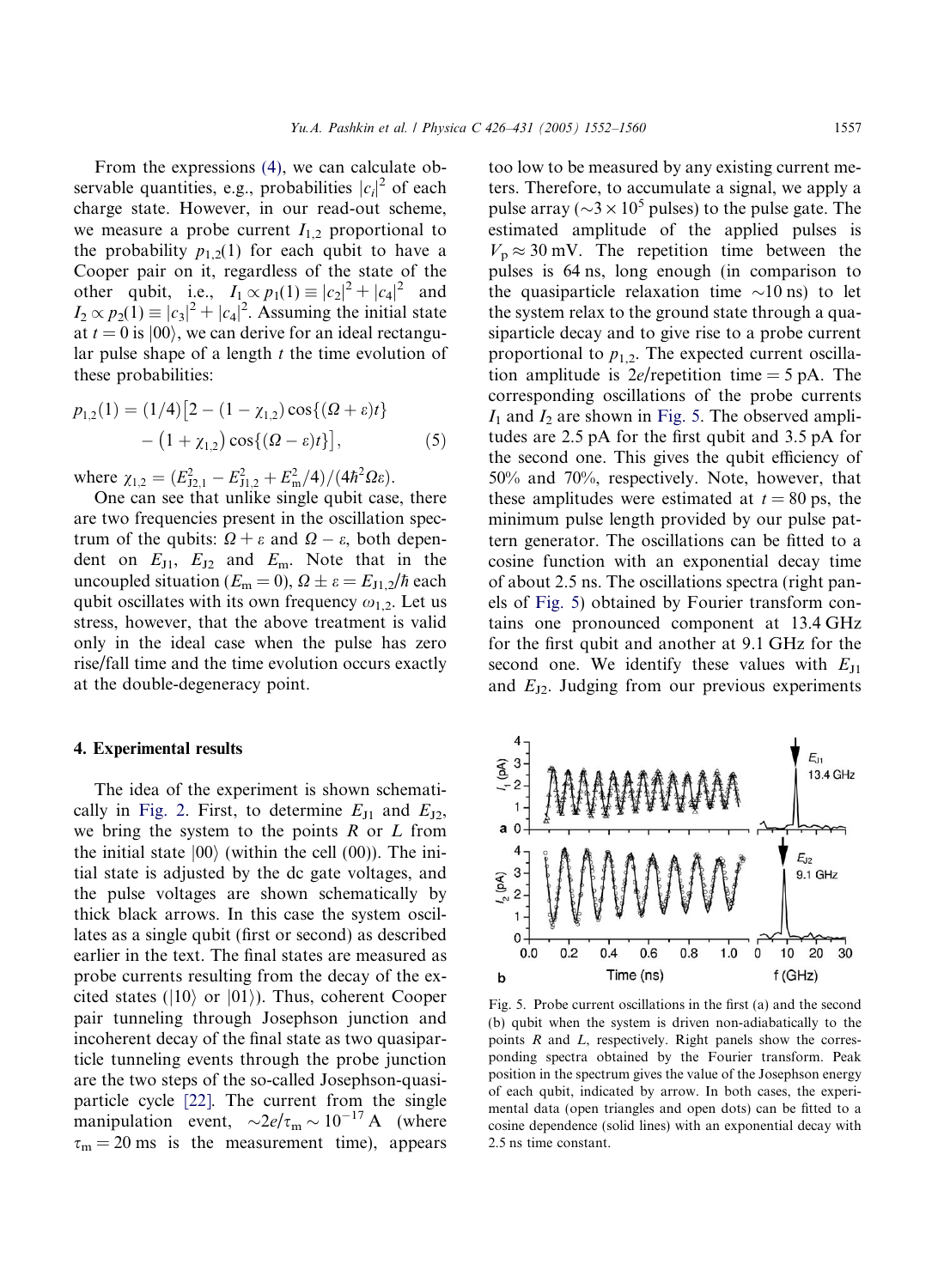<span id="page-6-0"></span>we can conclude that these values are close to what we expect for the given fabrication parameters, i.e., overlap area and oxidation conditions.

Next, we repeat the same procedure shifting the system to the point  $X$  by an array of pulses and measuring again the oscillations of the pulseinduced currents  $I_1$  and  $I_2$ . The pulse (solid arrow in [Fig. 4](#page-4-0)) brings the system to the double-degeneracy point, and the system evolves for the pulse duration time  $t$ , producing a superposed state [\(3\)](#page-4-0). After the pulse terminates, the system remains in the superposed state until it decays (dotted arrows in [Fig. 4](#page-4-0)) to the ground state by emitting quasiparticles into the probe junctions biased at  $V_{b1,2} \approx 600 \text{ }\mu\text{eV}.$ 

The results obtained in this way are presented in Fig. 6. The oscillation pattern becomes more complex and more frequency components appear in the spectrum (right panels in Fig. 6). The observed spectral properties of the oscillations agree with the predictions of Eq.  $(5)$  in a sense that there are two peaks in the spectrum and the peak positions are close to the expected frequencies  $\Omega + \varepsilon$ and  $\Omega - \varepsilon$  for the parameters  $E_{\text{J1}} = 13.4 \text{ GHz}$  and  $E_{J2} = 9.1$  GHz measured in the single qubit exper-iments [\(Fig. 5\)](#page-5-0), and  $E_m = 15.7$  GHz estimated from the independent dc current–voltage characteristics measurements. Positions of the  $\Omega + \varepsilon$  and

 $\Omega - \varepsilon$  peaks expected from Eq. [\(6\),](#page-7-0) are indicated by arrows and dotted lines. The decay time  $\sim$ 0.6 ns of the coupled oscillations is shorter when compared to the case of independent oscillations as should be expected since qualitatively an extra decoherence channel appears for each qubit after coupling to its neighbor (see quantitative discussion in Ref. [\[23\]\)](#page-8-0). The amplitudes of the spectral peaks, however, do not exactly agree with Eq. [\(6\)](#page-7-0). We attribute this to the non-ideal pulse shape (finite rise/fall time  $\sim$ 35 ps), and the fact that a small shift of  $n_{\text{gl}}$  and  $n_{\text{g}2}$  from the double-degeneracy point drastically changes the oscillation pattern. Also, even far from the double degeneracy, we still have a small contribution to the initial state from the other charge states which distorts the oscillations. We found that  $E_m = 14.5$  GHz, close to the value estimated from the dc measurements, gives better agreement of the fit with the experimental data.

Finally, we checked the dependence of the oscillation frequencies on  $E_{\text{II}}$  controlled by a weak magnetic field (up to 20 Gs). The results are shown in Fig. 7. The plot contains the data from both qubits represented by open triangles (first qubit) and open circles (second qubit). Without coupling



Fig. 6. Probe current oscillations in the first (a) and the second (b) qubit when the system is driven non-adiabatically to the double-degeneracy point X for the case  $E_{\text{J1}} = 9.1 \text{ GHz}$  and  $E_{J2}$  = 13.4 GHz. Right panels show the corresponding spectra obtained by Fourier transformation. Arrows and dotted lines indicate theoretically expected position of the peaks.



Fig. 7.  $E_{J1}$  dependence of the spectrum components of Fig. 6. Solid lines: dependence of  $\Omega + \varepsilon$  and  $\Omega - \varepsilon$  obtained from Eq. [\(6\)](#page-7-0) using  $E_{J2} = 9.1$  GHz and  $E_m = 14.5$  GHz and varying  $E_{J1}$ from zero to its maximum value of 13.4 GHz. Dashed lines: dependence of the oscillation frequencies of both qubits in the case of zero coupling  $(E_m = 0)$ .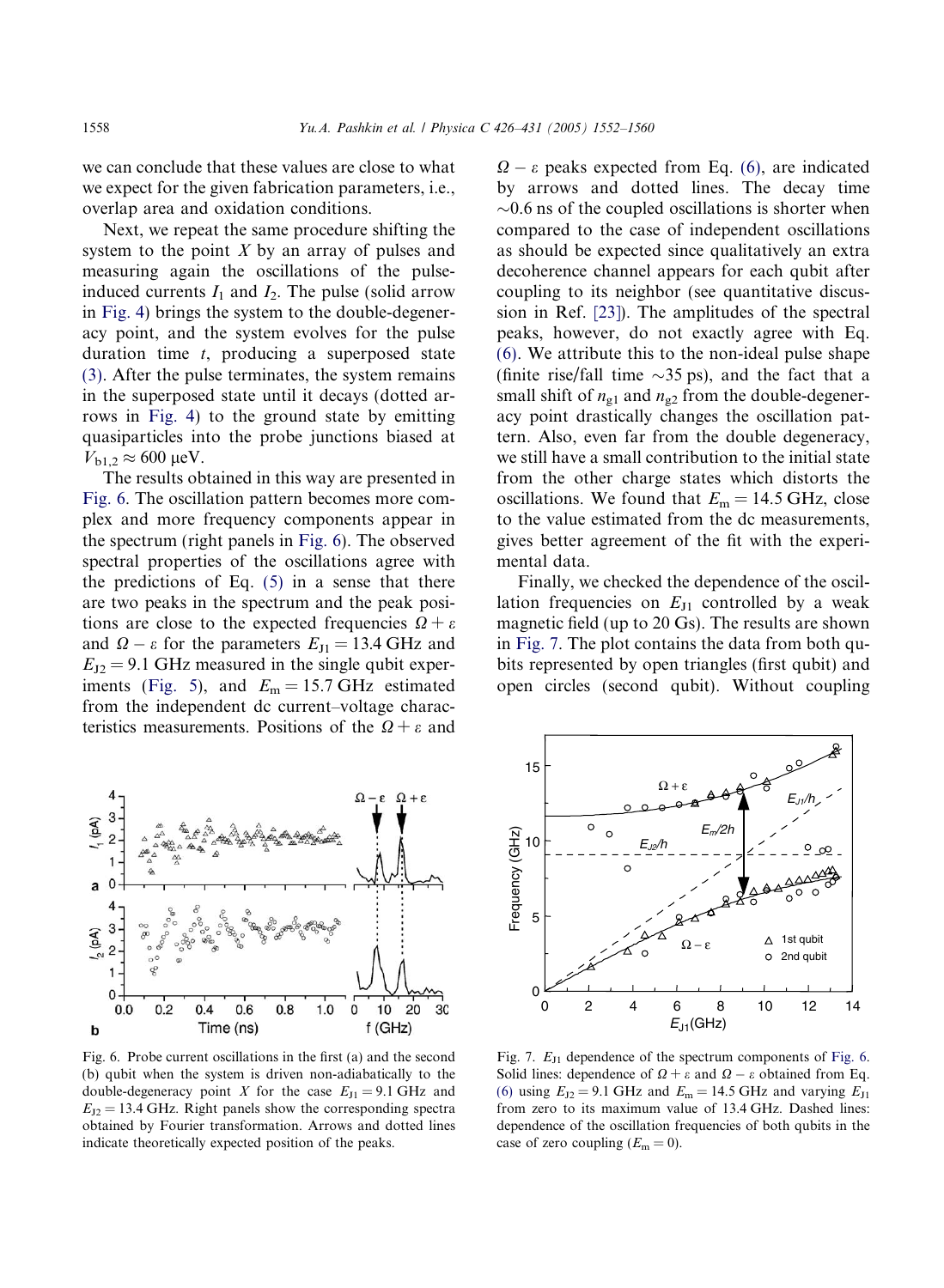<span id="page-7-0"></span> $(E_m = 0)$ , the single peaks in each qubit would follow dashed lines with an intersection at  $E_{J1} = E_{J2}$ . The introduced coupling modifies this dependence by creating a gap and shifting the frequencies to higher and lower values, the spacing between the two branches being equal to  $E_m/2h$  when  $E_{J1} = E_{J2}$ . We compare the observed dependence with the prediction of Eq. [\(4\)](#page-4-0) given by solid lines and find a remarkable agreement.

## 5. Entanglement of two qubits

The observed quantum coherent dynamics of coupled qubits in the vicinity of the double-degeneracy point  $X$  in [Fig. 2](#page-2-0) (in particular, doublefrequency structure of the probability oscillations in both qubits and frequency ''repulsion'' at  $E_{11} \approx E_{12}$ —see [Figs. 6 and 7\)](#page-6-0) is a clear evidence for the interaction of two qubits. The fact that the two qubits interact, in turn, implies that they become entangled during the course of coupled oscillations although direct measurement of the degree of entanglement was not possible. We have done numerical simulations of the entanglement evolution using different measures for the amount of entanglement: negativity, concurrence and entropy of formation [\[24\].](#page-8-0) Here, we calculate analytically the amount of entanglement using a standard expression for the case of pure states [\[25\]](#page-8-0) using entropy as a measure of the amount of entanglement. Using Hamiltonian [\(2\)](#page-4-0) we calculated the time evolution of the entropy of entanglement for an ideal (rectangular) pulse shape:

$$
E = 1 - \frac{1}{2\log 2} \left[ \left( 1 - \sqrt{1 - q} \right) \log \left( 1 - \sqrt{1 - q} \right) + \left( 1 + \sqrt{1 - q} \right) \log \left( 1 + \sqrt{1 - q} \right) \right],\tag{6}
$$

where

$$
q = \frac{v^2}{\Omega^2} \sin^2 \Omega t + \frac{v^2}{\varepsilon^2} \sin^2 \varepsilon t - \frac{2v^4}{\Omega^2 \varepsilon^2} \sin^2 \Omega t \sin^2 \varepsilon t - \frac{4^2 v^2}{\Omega^4} \sin^4 \Omega t - \frac{\delta^2 v^2}{\varepsilon^4} \sin^4 \varepsilon t - \frac{v^2}{2\Omega \varepsilon} \sin 2\Omega t \sin 2\varepsilon t.
$$
 (7)

Here,  $v = E_m/4\hbar$ ,  $\Delta = (E_{J1} + E_{J2})/2\hbar$ ,  $\delta = (E_{J2} - E_{J2})/2\hbar$  $E_{J1}/2\hbar$  and  $\Omega$  and  $\varepsilon$  were introduced in Eq. [\(4\)](#page-4-0).



Fig. 8. Entropy of entanglement  $E$  evolution as described by Eq. (6).

 $E$  as a function of time for equal Josephson energies  $E_{J1} = E_{J2} = 9.1$  GHz is shown in Fig. 8. This dependence coincides with numerically calculated entropy of formation as expected for pure bipartite systems. It has an oscillatory behavior and reaches unity at about 0.2 ns. This means that the two qubits become maximally entangled at this instance. Our numerical simulations show that the amount of entanglement does not decrease significantly when a realistic pulse shape is taken into account [\[26\]](#page-8-0).

In conclusion, we were able to manipulate quantum states of two-coupled Josephson charge qubits using a common pulse gate and have observed time-domain oscillations with a clear evidence for interaction between the qubits. One of the next major steps towards building a Josephson junction quantum computer prototype will be the demonstration of controllable coupling between the qubits. A simple scheme for making controllable coupling between charge qubits has been proposed recently [\[27\]](#page-8-0). The hardest hurdle to overcome, however, is the short decoherence time that, in our case, is determined by energy relaxation [\[28\]](#page-8-0).

## Acknowledgements

We thank B.L. Altshuler, X. Hu, H. Im, S. Ishizaka, S. Lloyd, T. Sakamoto and J.Q. You for